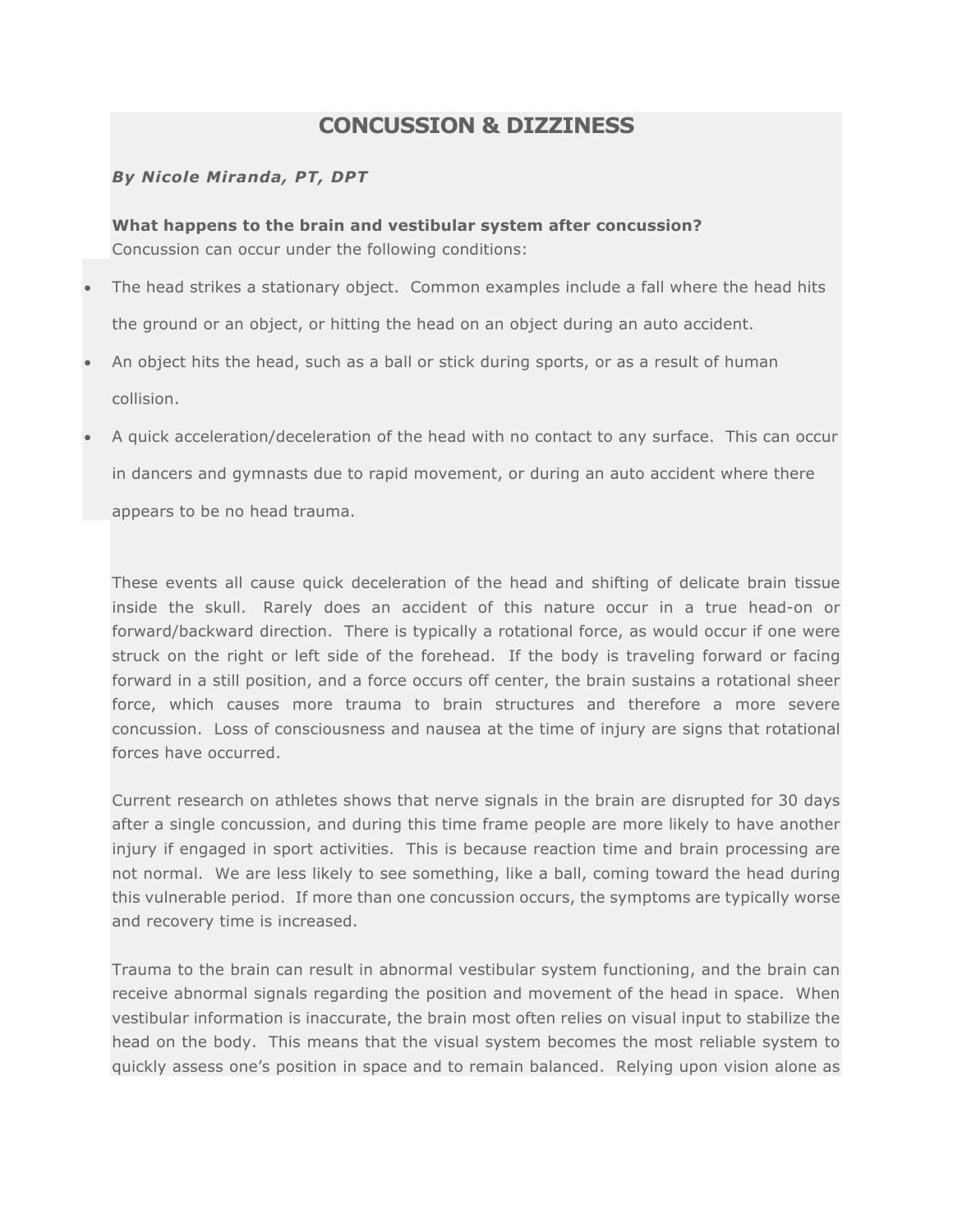the primary source of balance often leads to fatigue and difficulty performing routine daily activities.

Reliance on the visual system for balance can result in eyestrain and tension headaches. If the vestibular system is delivering inaccurate information to the brain about the head's position in space, the brain must rely on visual input and joint sensors (proprioception) to feel the body in space. Failure to effectively compensate with the use of visual references and being aware of the surface on which one is sitting or standing results in dizziness and a sense of instability. Dizziness encourages a person to refrain from moving the head, and leads to neck stiffness and headaches. Presence of a whiplash associated with the concussion further complicates the diagnosis and suddenly symptoms limit the ability to participate in life activities.

### **HOW DO I KNOW IF I HAD A CONCUSSION?**

There is currently no diagnostic test for the presence of a concussion. If there is any suspicion of a concussion during sporting activity, an athlete or child should be removed from play to watch and assess behavior, and in many states medical clearance is necessary to legally return to play. If a person develops signs of neurological injury, such as repeated vomiting, seizure activity, loss of consciousness, unequal pupil size, confusion or slurred speech, immediate medical attention is necessary to rule out serious brain trauma. Apart from sports, any mechanism of trauma to the head and neck can result in concussion and should be evaluated if symptoms are present.

Concussion injury does not appear on any routine brain scan such as CT or MRI, and there is no diagnostic test for concussions. A diagnosis of concussion is made based on a group of symptoms that can become immediately present or may arise over weeks to months after injury. Acute symptoms can be present for one to two weeks following the concussion, and the most common recommendation is to limit activities and rest the brain with the anticipation of natural recovery. Presence of three or more of the following symptoms within four weeks of injury is classified as Post Concussion Syndrome:

### THINKING/REMEMBERING

- Difficulty thinking clearly
- Feeling slowed down
- Difficulty concentrating
- Difficulty remembering new information **PHYSICAL**
- Headache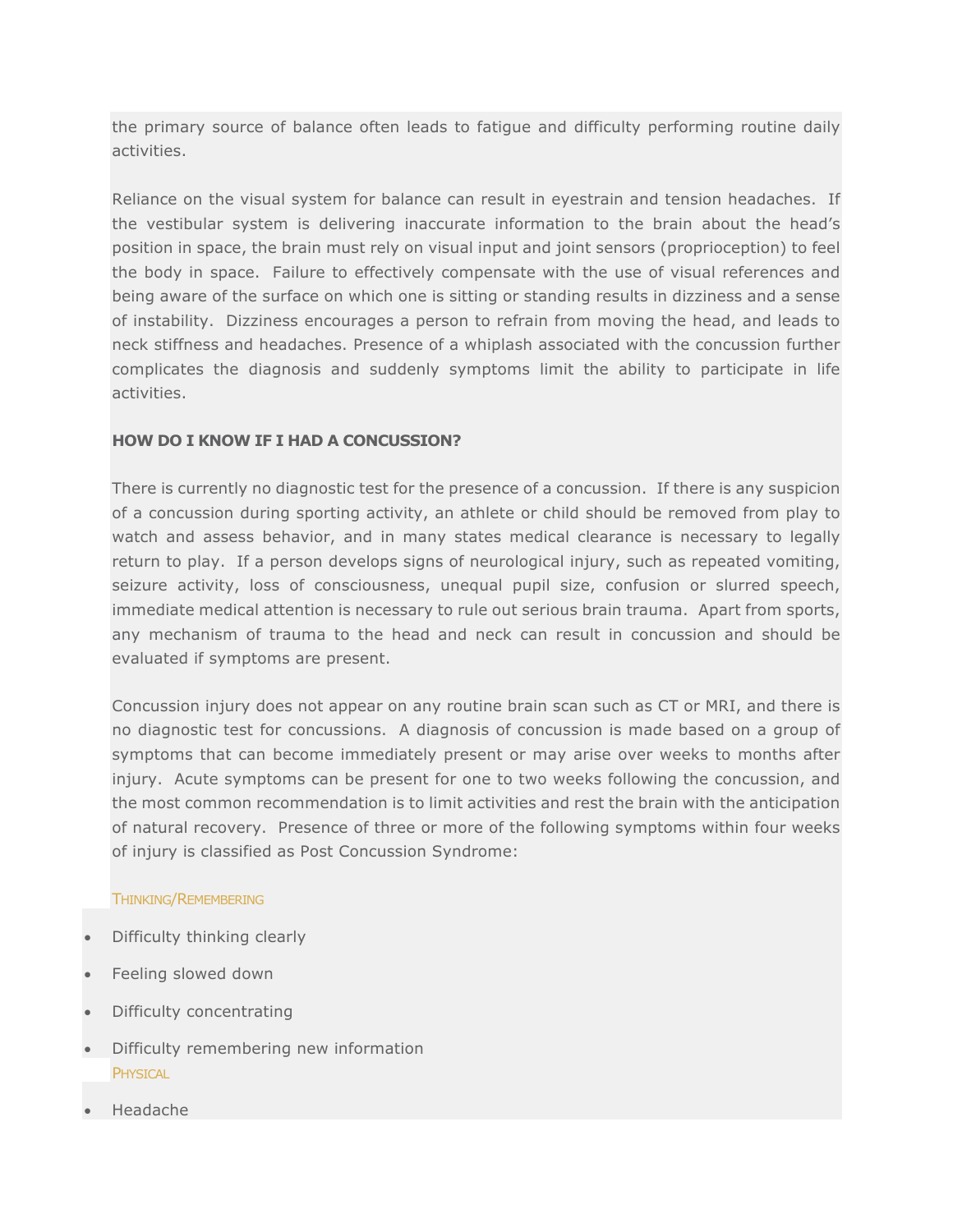- Fuzzy or blurry vision
- Nausea or vomiting (early on)
- Dizziness
- Sensitivity to noise or light
- Balance problems
- Feeling tired, having no energy **Emotional/Mood**
- **Irritability**
- **Sadness**
- More emotional
- Nervousness or anxiety **SLEEP**
- Sleeping more than usual
- Sleeping less than usual
- Trouble falling asleep *Source: www.cdc.gov/concussion/signs\_symptoms.html*

# **WHY DO SOME PEOPLE HAVE FEW TO NO SYMPTOMS, SOME PEOPLE SLOWLY DEVELOP SYMPTOMS OVER TIME AND OTHERS FEEL THEY CANNOT FUNCTION AFTER CONCUSSION?**

It can be normal to have no symptoms after a concussive event. In studies of athletes, almost all subjects are free of all symptoms by three days after injury, while brain studies still show reduced nerve signal transmission and risk of injury for up to 30 days. Other people feel normal for two to three weeks, then have a steady increase in headaches, dizziness or fatigue that at times are not recognized as being caused by the concussion. Fewer people have immediate and more severe concussive symptoms that last for prolonged time frames.

We now know some response to concussion can be influenced by genetics. People who have a history of dementia or Alzheimer's disease in their family can be more at risk for having a worse response after a concussion. This is because some people have proteins (Tau) in the brain that already place them at risk of memory problems, which can be aggravated by concussion. This results in more cognitive difficulties with memory, concentration and motivation after experiencing a concussion.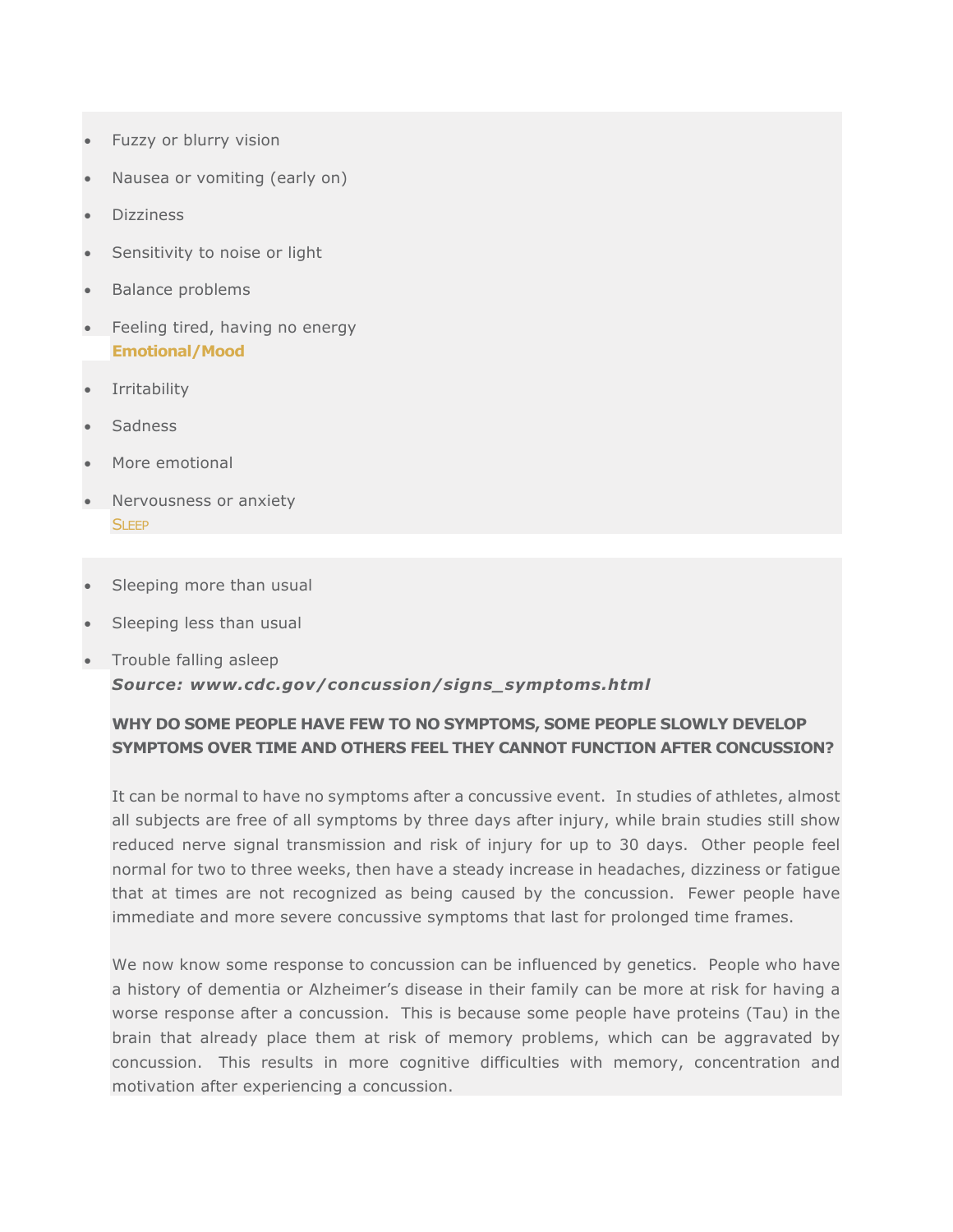Due to the forces involved in concussion, it is very common to sustain a whiplash injury that is often not diagnosed with the concussion. As the head decelerates or receives the force of an incoming object, the neck muscles are strained. The effects of whiplash injury are not always immediate and can appear two to three weeks later with an increasing number of tension headaches and visual disturbances. Dizziness can also occur related to neck strain. This delayed increase in symptoms can interfere greatly with school and work performance.

Finally, many people have previous conditions that make the brain's response to concussion more problematic. A prior history of migraine headaches can lead to complex migraines after experiencing a concussion. At times migraines can occur without headache and produce only an aura that feels like vertigo or dizziness lasting for multiple hours or days. Failure to recognize and treat migraine activity can lead to prolonged symptoms and places more stress on the brain, limiting recovery.

A history of visual disturbances or childhood sensory processing issues also affects one's response to concussion. For example, if a person had difficulty with distance vision or depth perception before the injury, the brain adjusted to that problem. After an injury, the way in which the brain compensated for the visual problem may not work as well, and the ability to focus on static objects or following moving objects may cause symptoms of dizziness, as well as head pressure, head fog and concentration problems. Likewise, if a prior history of sensory integration problems and history of motion sickness is present, concussion can again cause increased difficulty for the brain to process vestibular information.

### **HOW DO SYMPTOMS OF CONCUSSION AFFECT DAILY LIFE?**

The concussion injury itself is 'invisible', as headache, dizziness, head fog, eye strain and fatigue are rarely perceived by others. Thus, the disruption of the brain's ability to process sensory input can result in extreme fatigue, frustration and emotional instability. In children, this manifests as behavioral outbursts or tantrums. Highly visual activities overwhelm the brain, so crowded environments (work, school, stores, public events) can cause elevation of symptoms or anxiety.

Work and school performance can suffer as concentration and memory are affected. Adjusting visual focus from near and far can cause dizziness and headache. In schools, looking from the desk to PowerPoint presentations or to or boards in front of the classroom is extremely challenging. Children and adults alike report difficulty remembering information and concentrating with reduced accuracy in work performance. Students have trouble completing homework and adults arrive home from work with extreme fatigue and lack of energy to engage in family and household activities.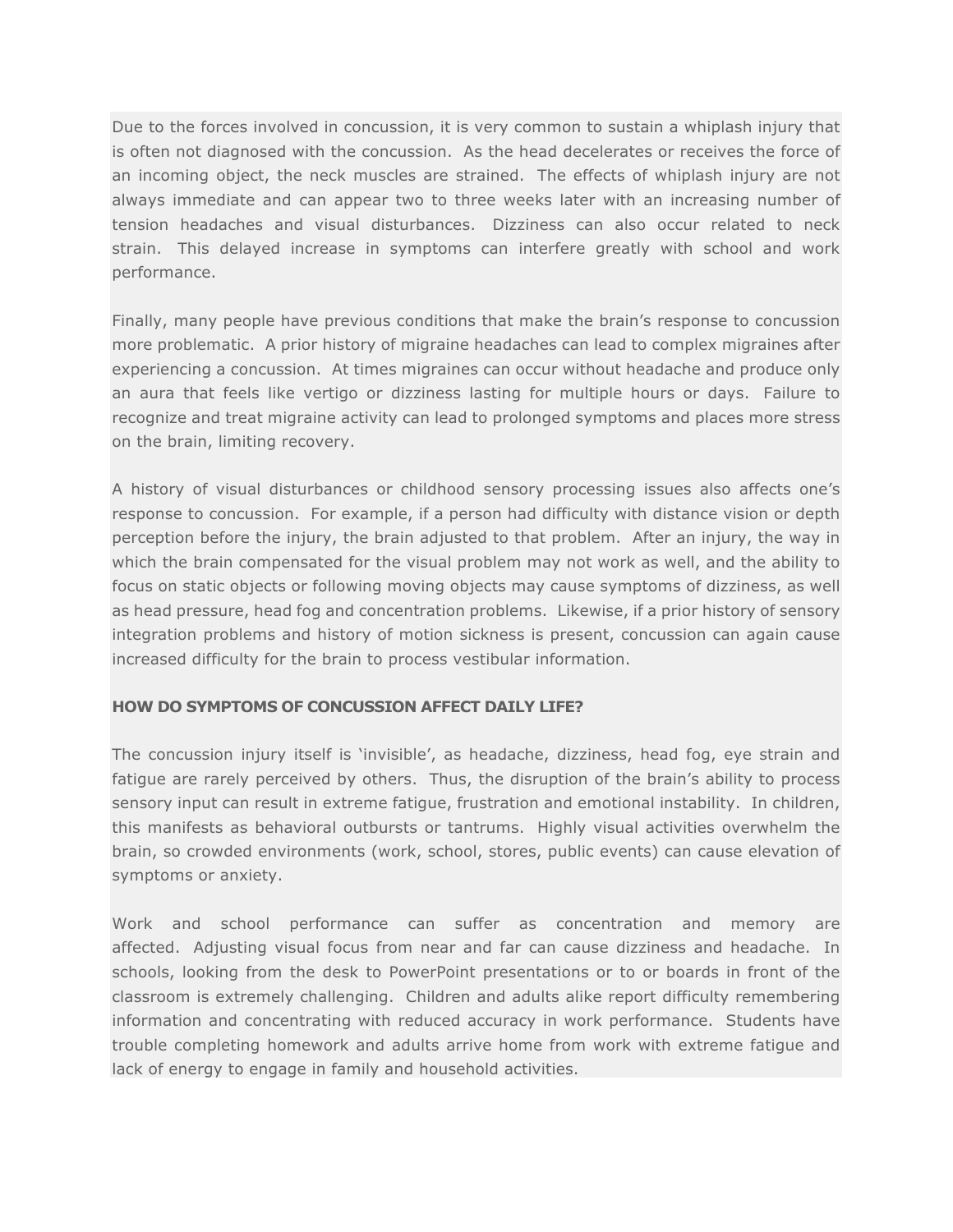Complex visual environments elevate symptoms of headache, head pressure, dizziness and imbalance, and can cause anxiety. Over time people tend to withdraw from outings and can become depressed from the inability to perform routine daily activities. Crowded places are difficult to navigate because of the movement of people and complex visual background in the observer's peripheral vision. These visual distractions cause a sense of imbalance and dizziness, often with head pressure, that can lead to panic attacks or avoidance of activity.

## **HOW CAN I BEST COPE WITH SYMPTOMS OF CONCUSSION?**

The best treatment for symptoms of concussion involves an assessment of vestibular function by a physical therapist. A comprehensive vestibular evaluation should include examination of balance activities that involve the vestibular, vision and proprioceptive systems, which reveals how the brain interprets movement of the body and head relative to space and the visual surround. A cervical examination determines if neck sprain or dizziness from the neck is contributing to symptoms and perpetuating headaches. Based on examination findings, customized exercises and recommendations for participating in or modifying school, work and home activities expedites recovery.

If necessary, medical assessment by a primary care physician or neurologist can help determine if migraine headaches are present and whether medication could improve recovery. Finally, those with ongoing eye-tracking problems that interfere with reading and computer related tasks benefit from vision examinations, usually performed by optometrists or ophthalmologists who have completed residency programs in vision therapy and rehabilitation.

The following are examples of tips that can help a person reduce symptoms through the day. More specific, personalized recommendations are provided during vestibular therapy, and extensive education regarding how the vestibular system works helps one cope with the recovery process.

### IN THE HOME:

- Limit visual activities to shortened time intervals with frequent rest breaks. Set a kitchen timer to engage in visual activities for 30-45 minutes, then allow for 10-15 minutes to relax the eyes and perform grounding exercises that focus on feeling the body firmly seated in a chair.
- Use a line guide such as a bookmark or index card when reading to reduce the work involved for the eyes to scan.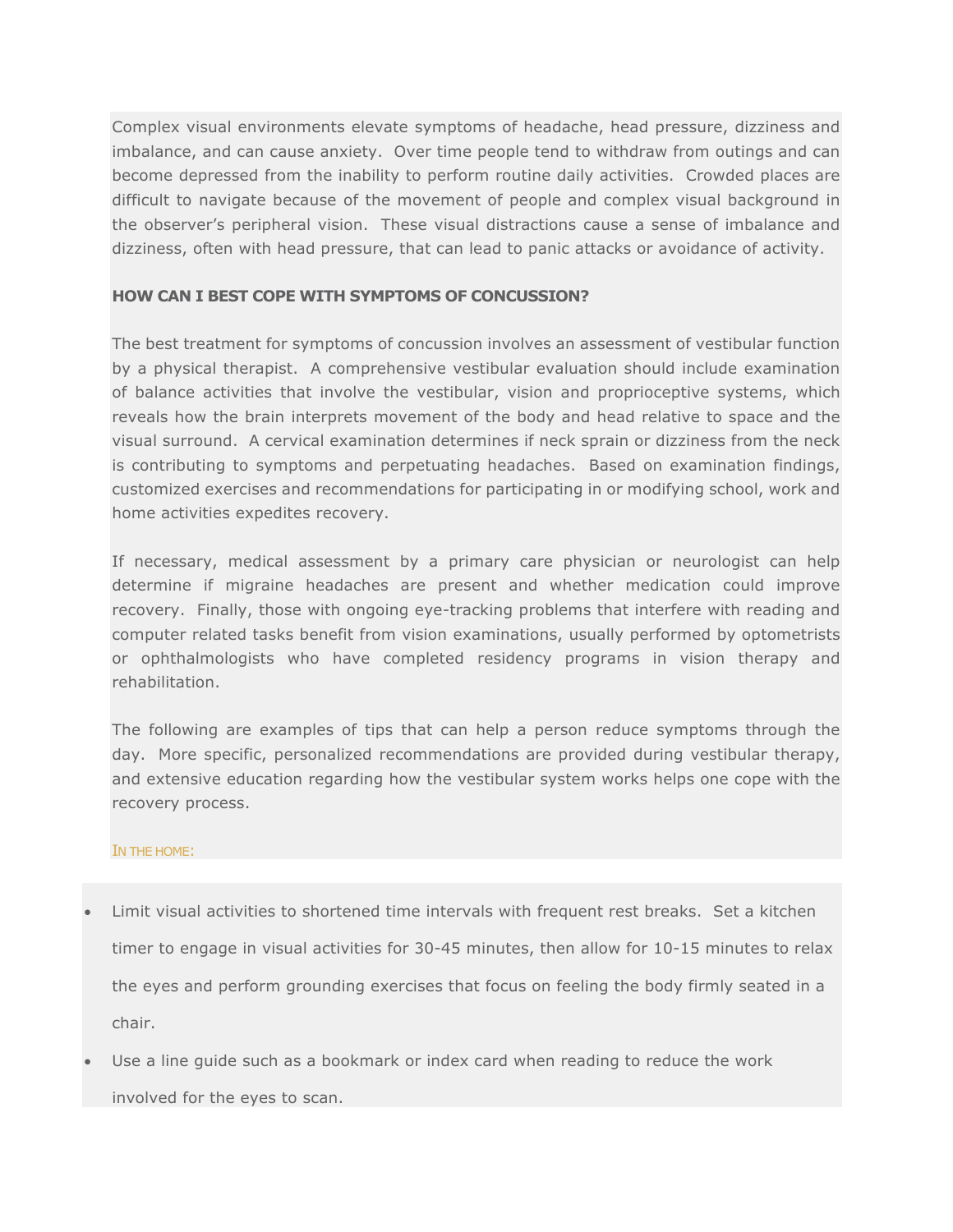- Listen to books on tape when possible to reduce eye fatigue.
- Limit scanning/scrolling on the computer, enlarge fonts and adjust the screen settings to reduce glare.
- Do not save all of your errands for one day, then stay home for 5 days. It is better to do one errand per day to gain some exposure to different environments, return home to calm symptoms down and feel a sense of success and achievement. Saving all your errands for one day will potentially exhaust you and increase the symptoms so much it can take multiple days to recover. AT SCHOOL:
- Initially a student may need to miss one to two weeks of school, and may not be able to attend full days of school upon return. Try to keep up with work at home as getting behind causes much increased anxiety. Work in short intervals of time.
- Time extension typically induces stress, whereas volume reduction of assignments can allow for an understanding of material and not getting too far behind.
- Request copies of presentation material for work or school to avoid rapid movement of visual focus from table to distant targets.
- "Early passing" (i.e. transferring between classes before or after the large bulk of students) can be requested to avoid visual chaos between classes.
- A 504 (accommodation) Plan can be established if recovery is prolonged and symptoms are persistently increased through the school day with decline in a student's performance. AT WORK:
- Avoid working directly under florescent lighting.
- Arrive early to meetings and select a seat that provides the least offensive visual background. Avoid looking directly at linear backgrounds such as vertical or horizontal blinds, or a wall of bookshelves.